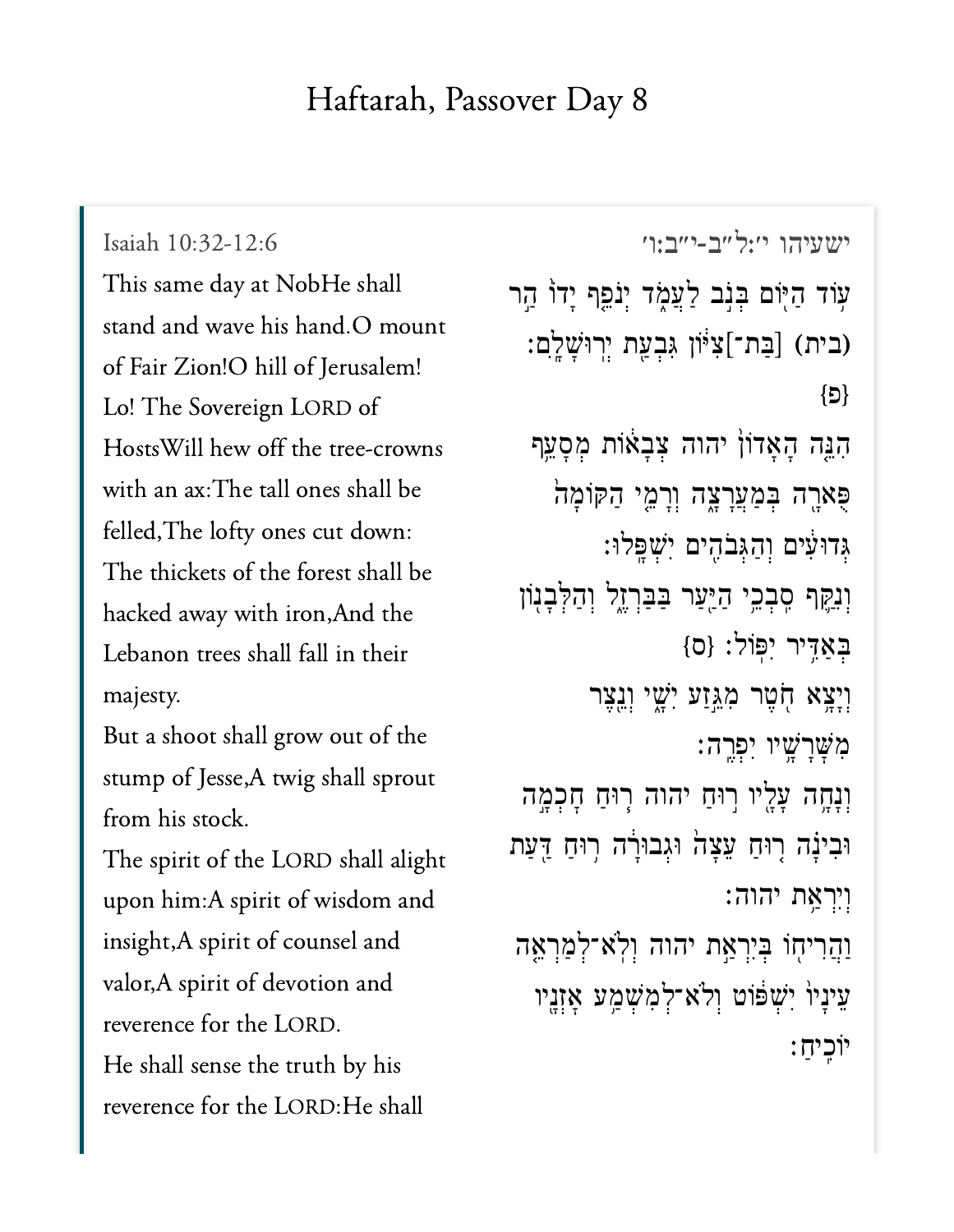not judge by what his eyes behold, Nor decide by what his ears perceive.

Thus he shall judge the poor with equityAnd decide with justice for the lowly of the land. He shall strike down a land with the rod of his mouthAnd slay the wicked with the breath of his lips. Justice shall be the girdle of his loins, And faithfulness the girdle of

his waist.

The wolf shall dwell with the lamb, The leopard lie down with the kid; The calf, the beast of prey, and the fatling together, With a little boy to herd them. The cow and the bear shall graze, Their young shall lie down together; And the lion, like the ox, shall eat straw.

A babe shall playOver a viper's hole, And an infant pass his handOver an adder's den. In all of My sacred mountNothing evil or vile shall be done;For the

וְשָׁפֵט בְּצָׂדֵק דַּלִּים וְהוֹכֵיחַ בְּמִישָׁוֹר לְעַנְוֵי־אָרֶץ וִהָכָּה־אֲרֵץ בִּשֵׁבֵט פִּׁיו וּבִרְוּחַ שִׂפָּתָיו יָמֶית רשע: וְהֵיָה צֵדֶק אֵזְוֹר מְתְנֵיו וְהָאֱמוּנֶה אָזור חֲלַצֵּיו: וְגֵר זָאֵבׂ עִם־כֶּבָשׂ וְנָמֵר עִם־גְּדֶי יִרְבָּץ וְעָׁגֵל וּכְפִיר וּמְרִיא יַחְדַּו וְנֵעַר קַטְן נֹהֵג בֵּם: וּפָרֶה וָדֹבׂ תִּרְעֵינָה יַחָדֶו יִרְבִּצְוּ יַלְדֵיהֵן וְאַרְיֵה כַּבָּקֵר יֹאכַל־תֵּבֵן: וְשָׁעֲשָׁע יוֹגֵק עַל־חֻר פֶּתֵן וְעַל ֿ מְאוּרֵת צְפִעוֹּנִי גַּמְוּל יַדְוֹ הָדָה: לא־יֵרֵעוּ וְלְא<sup>-</sup>יַשְׁחֶיתוּ בִּכָל־הַר קַדְשִׁי כֵּי־מַלְאֲה הָאֲרֵץ דֵעַה אֶת־יהוה כַּמַּיִם לַיֶּם מִכַסִּים: {ס} וְהַיָּהֹ בִּיּֽוֹם הַהוֹּא שָׁרֵשׁ יְשָׁי אֲשֱר עֹמֵדׂ לְגֵס עַמִּים אֲלֵיו גּוֹיֶם יִדְרָשׁוּ וְהָיְתֶה מְנֻחָתוֹ כַּבִוֹד: {פּ} וְהָיָה | בַּיּוֹם הַהוּא יוֹסִיף אדני | שֶׁנִית יַדו לִקְנִוֹת אֱת־שָׁאֵר עַמֶּוֹ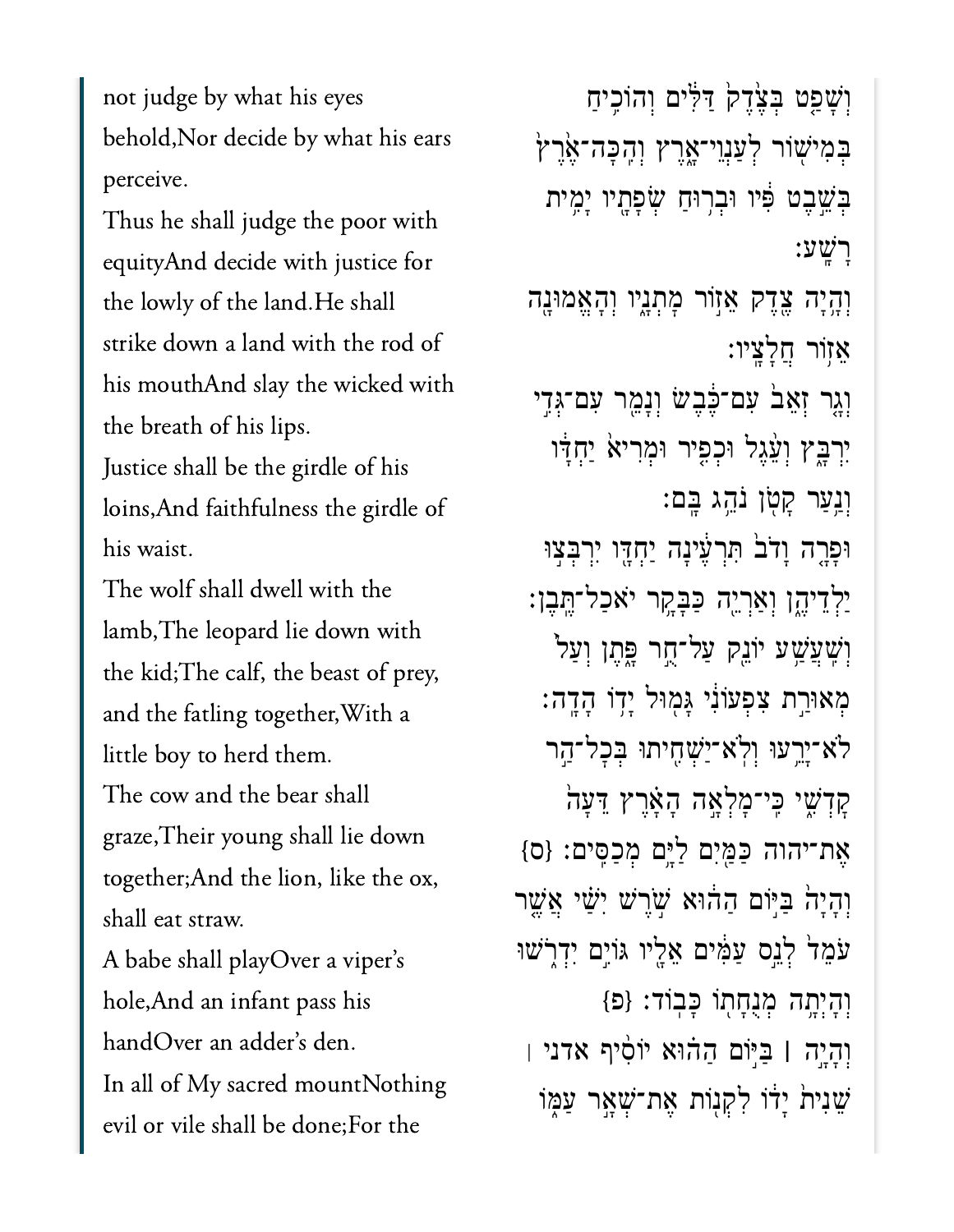land shall be filled with devotion to the LORDAs water covers the sea.  $\mathbf{r}$  d is the standing standing standing standing standing standing standing standing standing standing standing standing standing standing standing standing standing standing standing standing standing standing stand has remained standing Shall become a standard to peoples— Nations shall seek his counselAnd his abode shall be honored. In that day, my Lord will apply His part of  $\frac{1}{2}$  and  $\frac{1}{2}$  and  $\frac{1}{2}$  and  $\frac{1}{2}$  and  $\frac{1}{2}$  and  $\frac{1}{2}$  and  $\frac{1}{2}$  and  $\frac{1}{2}$  and  $\frac{1}{2}$  and  $\frac{1}{2}$  and  $\frac{1}{2}$  and  $\frac{1}{2}$  and  $\frac{1}{2}$  and  $\frac{1}{2}$  and  $\frac{1}{2}$  and  $\frac$ part of His people from Assyriaas also from Egypt, Pathros, Nubia, Elam, Shinar, Hamath, and the coastlands.

He will hold up a signal to the nationsAnd assemble the banished of Israel, And gather the dispersed  $CT = 1.1T$ the earth.

Then Ephraim's envy shall ceaseAnd Judah's harassment shall end;Ephraim shall not envy Judah, And Judah shall not harass  $\Gamma$  is the back of the back of the back of the back of the back of the back of the back of the back of the back of the back of the back of the back of the back of the back of the back of the back of the back of the back

Philistia to the west,And togetherPhilistia to the west, And together plunder the peoples of the

ָאֲשֶׁר יִשָׁאֵר *ּמֵאַ*ּשׁוּר וּמִמְצָרִים וּמִפָּתְרוֹס וּמִכּוּּשׁ וּמֵעֵילֵם וּמִשְׁנְעַר ּוֵ֣מֲחָ֔מת ּוֵֽמִאֵּ֖יי ַהָּֽים׃ וְנָשָׂא גֵם לַגּוֹיָם וְאָסַף נִדְחֵי יְשָׂרָאֱל וּנְפְצָוֹת יְהוּדָה יִקַבֶּ֫ץ ֵמַאְרַּ֖בע ַּכְנ֥פֹות ָהָֽאֶרץ׃ וְסָׂרָה<sup>ָ</sup> קִנְאַת אֶפְרַיִם וִצֹרְרֵי יִהוּדֵה יִפְרֵתוּ אֶפְרַיִּם לֹא־יִקַנֵּא אֶת־יְהוּדָה ִויהּוָ֖דה ֹלא־ָיֹ֥צר ֶאת־ֶאְפָֽרִים׃ וְעָפּוּ בִכְתֵף פִּלְ**שִׁתִּים** יָּפְה יַחָדֵּו ַיְבְׂוּ אֶת־בְּנֵי־קֶדֶם אֱדָוֹם וּמוֹאַב מִשְׁלְוֹחַ יַדָּם וּבְנֵי עַמְּוֹן מְ**שִׁמַעְהַם:** וְהֶחֱרִים יהוה אֵת לְשָׁוֹן יָם־מְצָרַיִם וְהֵנֵיף יָדֶוֹ עַל־הַנָּהֶר בַּעָיֵם רוּחָוֹ וְהָכָּהוּ לְשָׁבְעֶה וְחָלִים וְהִדְרֵיךְ ַּבְּנָעִֽלים׃ וְהָיְחָה מְסִלָּ֑ה לְּשָׁאֲר עַמּּׁוֹ אֲשֵׁר יִּשְׁאֵר מֵאַּשָּׁוּר כַּאֲשֶר הָיְתָה ַלִּיְשָׂרַאֵּל בְּיִּוֹם עֲלֹתוֹ מֵאֱרֵץ

ִמְצָֽרִים׃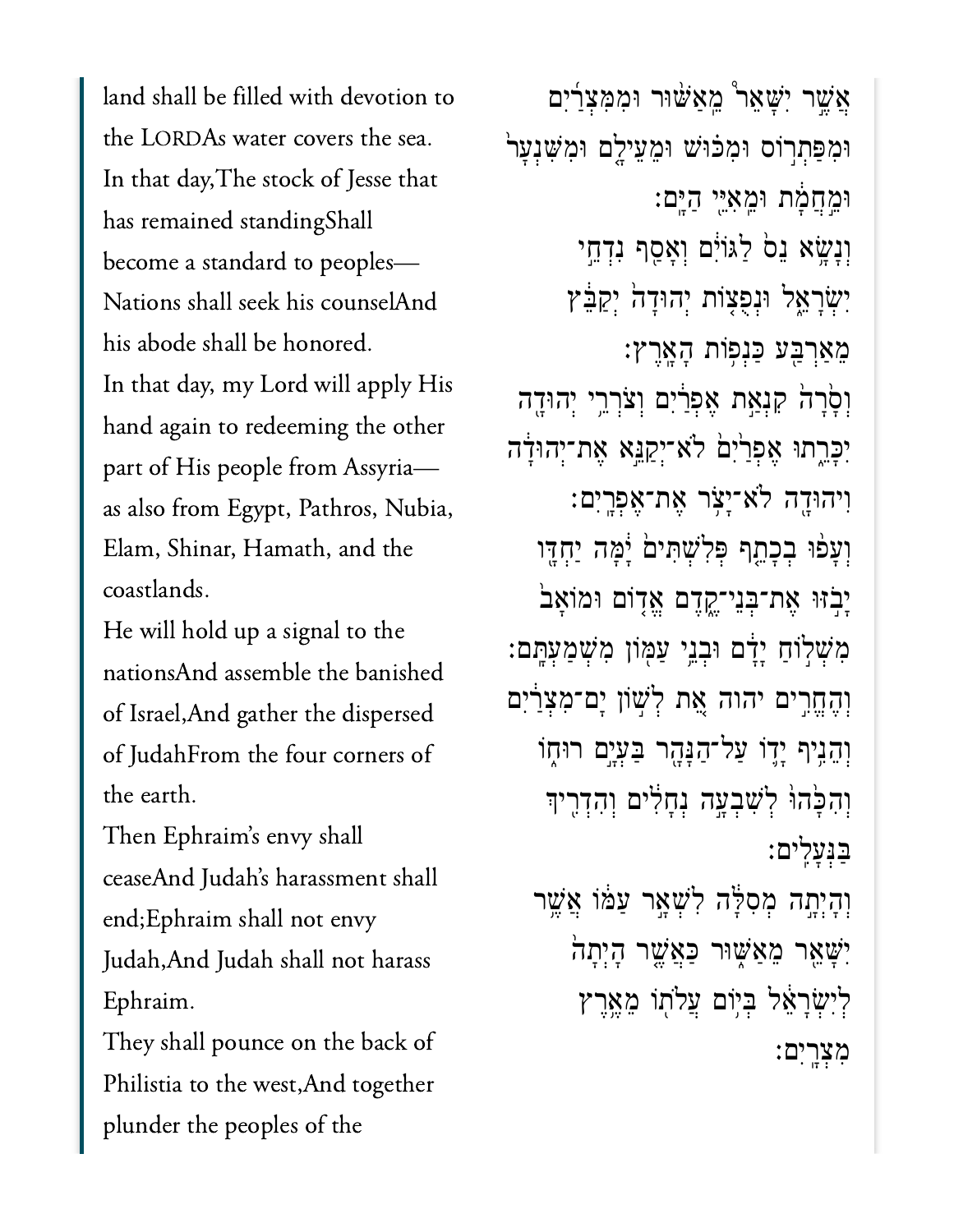east; Edom and Moab shall be Ammon shall obey them.Ammon shall obey them. The LORD will dry up the tongue of the Egyptian sea.—He will raise His hand over the Euphrates with the might of His wind and break it into seven wadis, so that it can be trodden dry-shod.

Thus there shall be a highway for  $\begin{array}{ccccc}\n1 & 1 & 0 \\
\end{array}$ Assyria, such as there was for Israel when it left the land of Egypt. In that day, you shall say: "I give thanks to You, O LORD!Although You were wroth with me, Your wrath has turned back and You comfort me, Behold the God who gives me triumph!I am confident,

unafraid;For Yah the LORD is my strength and might, And He has been my deliverance." Joyfully shall you draw waterFrom the fountains of triumph,

וְאֲמַרְתָּ֫ בַּיִּּֽוֹּם הַהֹוּא אוֹדְךָּ יהוה כֵּי אָנִפְּתָּ בֶּי יְשָׁב אַפְּךָּ וְתְנַחֲמֵנִי: ִהֵּ֨נה ֵ֧אל ְיׁשּוָעִ֛תי ֶאְבַ֖טח ְוֹ֣לא אֶפְחֶד כִּי־עָזֶי וְזִמְרָת יְה*ֶ יה*וה ַֽוְיִהי־ִ֖לי ִֽליׁשּוָֽעה׃ ּוֹּשָׁאַבְהֶם־מַיִּם בְּשָׂשָׂוֹן מִמַּעַיְנֵי ַהְיׁשּוָֽעה׃ וַאֲמַרְתֶּם בַּיִּּוֹם הַהֹוּא הוֹדִוּ לֵיהוה ַקְרָאוּ בִשָּׁמֹו הוֹדִיעוּ בָעַמֶּים ֲעִליֹלָ֑תיו ַהְזִּ֕כירּו ִּ֥כי ִנְׂשָּ֖גב ְׁשֽמֹו׃ ַזַּמְּרִוּ יהוה כִִּי גֵאָוּת עָ*ּ*שֳה יִ<br>זַמְּרִוּ יהוה כִּי גֵאָוּת עָ*עֳ*<br>מידעת) [מוּדַעַת] זְאֹת) ְּבׇכל־ָהָֽאֶרץ׃ ּצַהֲלֵי וָרְֽנִּי יוֹשֱבֶת צִיְּוֹן כִּי־גָדְוֹל ַבְּקִרְבֵּךְ קְדְוֹּשׁ יְשָׂרָאֱל: {ס